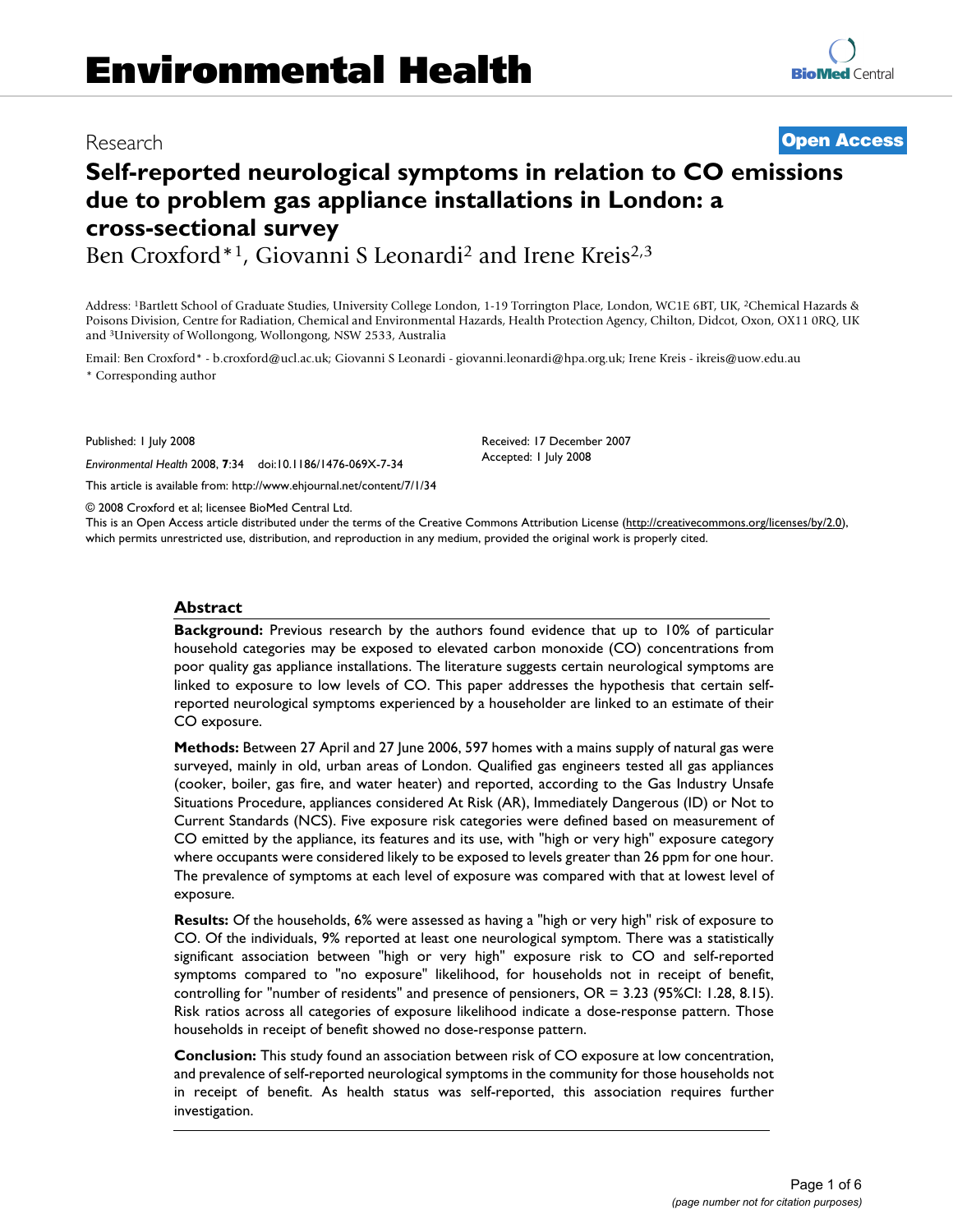### **Background**

Prolonged exposure to concentrations of carbon monoxide that produce few symptoms and no clinical signs of acute poisoning, may produce effects on the central nervous system [1]. Occult CO poisoning has been described as cases of CO poisoning that may never come to the attention of a medical practitioner [2]. Case series of cardiovascular and neurological emergency admissions have been reported that screened for CO exposure and found evidence of this in 3 to 10% of the cases [3-6]. In patients that reach specialist clinical services after suspected exposure to low CO concentrations, many researchers record symptoms such as headache, impaired memory and concentration, and have documented them with neuropsychological testing [7,8].

Hampson [9,10] considers that in the United States, while fatal carbon monoxide poisonings have declined, nonfatal ones have remained high over the two decades from 1985–2002. A report by Wilson et al [11] found 4% of 300 homes in a 48 hour period exceeded 9 ppm CO, as an eight hour average. Recent research, by the author, first on 56 vulnerable homes around the UK, then on 270 vulnerable homes in the East London area found nearly 20% of homes exceeded the mean eight hour, World Health Organisation (WHO) ambient guideline for CO of 8.6 ppm. Further investigation by an engineer found many of these exceedances to be due to "problem" gas appliance installations. In both of these two research projects, gas fires and gas cookers were the most frequent source of the elevated CO emissions [12,13]. Few studies are available on the health effects of indoor exposure to CO.

This paper presents results from a study supported by the UK Health and Safety Executive (HSE) aimed at ascertaining the prevalence of unsafe gas appliances in residences in England [14], and examines the association between presence of a faulty gas appliance in a dwelling and the prevalence of self-reported neurological symptoms by the householder.

### **Methods**

A survey of gas appliances, conducted by qualified engineers was completed in August 2006, and a separate report describes the methods used for the selection of the homes and the individuals to be interviewed [14]. Homes from a total of about 80 postcode sectors in London were surveyed. The areas covered by the survey included mainly old urban areas and there were a high percentage (72%) of terrace homes in the sample; most of the homes were built between the world wars and very few newer homes were surveyed. The sample has a much higher percentage of homes (50%) with at least one person over 65 than the national average (20%). The sample of householders has a higher proportion of people on benefit (39.7%) than either London (28%) or national figures (24%).

A questionnaire was used to collect information on housing characteristics, gas appliances, behaviour in the building, and health. The health questions were developed in consultation with the team from the Medical Toxicology Unit at Guys Hospital, who have extensive experience in diagnosing patients with effects of carbon monoxide exposure. The questions were asked of one person per household, by the visiting gas engineer who was trained to ask the questions while carrying out the tests; this was considered likely to lead to the householder feeling relaxed and giving more accurate answers. The questions were asked at the same time as the gas appliances were being checked so any potential bias is expected to be minimised. Notably, the CO risk for the home was estimated after all appliance checks had been completed. The main health question was, "Have you experienced any of these symptoms WITHIN the home in the last week? Tick if yes", the symptoms were as given in table 1 and the prevalence of householder responses is also shown. Information on benefit status was collected to provide information on socio-economic status.

#### *Definition of Risk and Exposure Model*

A CORGI (Council for Registered Gas Installers) qualified engineer inspected and tested all gas appliances (cooker, boiler, gas fire, and water heater), in each household. Under the Gas Industry Unsafe Situations procedure [15], gas engineers are required to make a notification where an appliance is considered At Risk (AR), Immediately Dangerous (ID) or Not to Current Standards (NCS). Appliances rated as AR or ID may not be associated with high CO emissions but with other installation issues also.

CO emissions were measured for each element of each gas appliance, but due to resource constraints of the project these methods did not follow the relevant British Standard completely [16]. The chief difference was for the measurement of CO emissions from gas fires, where a significantly shorter procedure than the British Standard was carried out [14]. However, all measurements taken provide a method for comparing emissions from different types of appliance and for assessing the risk of exposure to concentrations of CO greater than the WHO guidelines.

Five exposure categories were defined; these were based on risk categories that included a qualitative assessment of overall risk of the household to being exposed to concentrations of CO greater than the WHO guidelines [17]. This risk estimate was based on a measurement of the CO emitted by the gas appliance and several features of the appliance and its use. A summary of the criteria used to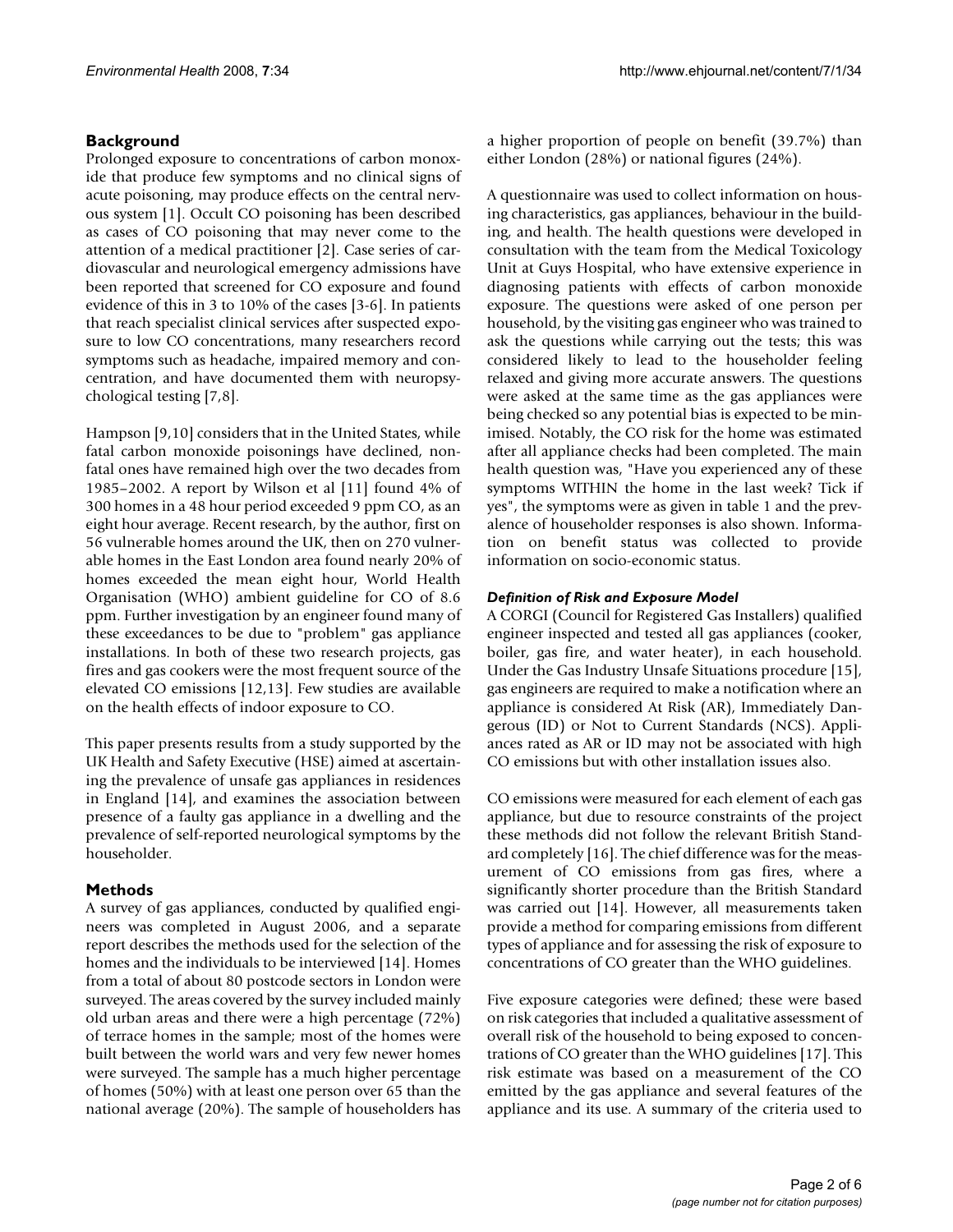| Table 1: Prevalence of self-reported symptoms as suffered in the |
|------------------------------------------------------------------|
| last week within the house by the householder                    |

| Symptom                     | Sample % (n)<br>$(n, total = 597)$ |
|-----------------------------|------------------------------------|
| Headaches                   | 7% (39)                            |
| Feeling faint               | $2\%$ (9)                          |
| Feeling sick                | $3\%$ (20)                         |
| Memory loss                 | $2\%$ (11)                         |
| Lack of concentration       | $2\%$ (13)                         |
| Experienced confusion       | $1\%$ (6)                          |
| No symptom information      | $1\%$ (4)                          |
| I or more symptoms reported | 9% (53)                            |
| 2 or more symptoms reported | 4% (23)                            |
| 3 or more symptoms reported | $2\%$ (11)                         |

assess this risk and the prevalence of each risk category within the dataset, is given in table 2.

#### *Statistical analyses*

Logistic regression analyses were conducted using the statistical software package Stata v8.2. For some of the analyses, it was necessary due to numbers in each category, to combine exposure levels 4 and 5 to form a "high exposure level", giving 4 risk categories. For each category, odds ratios for the prevalence of self-reported symptoms were computed (using level 1, "little or no risk" as the baseline category in all cases). Models were developed to estimate the unadjusted odds ratios, and also those controlling for benefit status, presence of pensioners, and number of residents. The information on these three variables was considered relevant to the estimate of socio-economic status. An additional model was also developed considering benefit status as a clustering variable. Finally, the role of exposure-confounder interaction was evaluated by fitting models estimating health effects separately for levels of benefit status, presence of at least a pensioner, and number of residents in the household.

#### **Results**

The prevalence of selected self-reported symptoms suffered by the householder in the last week within the house is shown in table 1.

Table 2 shows the prevalence of households for each CO exposure risk category, 6% of homes are estimated as having a high or very high risk of being exposed to CO concentrations greater than the one hour WHO guideline for CO in ambient air, while 69% are assessed as having little or no risk of exposure to CO.

The numbers of homes with gas appliances having some sort of problem and that were rated as at risk (AR) or immediately dangerous (ID) are given in table 3. Twenty two per cent (131/597) of homes were found to have at least one appliance rated as AR or ID. The prevalence of householders having at least one symptom is much higher (15%) for those households with at least one AR or ID appliance, than if no problem appliance is present (7%). When the risk ratio was computed for the risk of a householder having at least one self-reported neurological symptoms for householders with at least one gas appli-

**Table 2: Summary of risk criteria related to CO measurements, risk categories, and 5 exposure categories**

| <b>Risk</b><br>category | Exposure<br>category | Risk criteria (all emissions of CO)                                                                                                                                                                                                                               | % (N)        |
|-------------------------|----------------------|-------------------------------------------------------------------------------------------------------------------------------------------------------------------------------------------------------------------------------------------------------------------|--------------|
| Little or none          |                      | CO emissions from all appliances $\leq$ 26 ppm                                                                                                                                                                                                                    | 69% (409)    |
| Low                     |                      | Cooker emissions > 26 ppm<br>Gas fire spilling any CO<br>CO in boiler flue gases (room sealed) > 1000 ppm<br>Boiler spilling any CO<br>Poorly positioned flue terminal and flue gases of boiler > 52 ppm<br>Boiler rated ID (any reason) and flue gases > 108 ppm | $19\%$ (111) |
| Medium                  | 3                    | Cooker emissions > 52 ppm CO<br>Gas fire spilling > 26 ppm CO<br>Boiler spilling > 26 ppm<br>Poorly positioned flue terminal and flue gases of boiler > 104 ppm                                                                                                   | 7% (42)      |
| High                    | 4                    | Cooker emissions > 104 ppm<br>Gas fire spilling > 52 ppm CO<br>Boiler spilling > 52 ppm<br>Poorly positioned flue terminal and flue gases of boiler > 208 ppm                                                                                                     | 4% (22)      |
| Very High               | 5                    | Cooker emissions > 208 ppm<br>Gas fire spilling > 104 ppm CO<br>Boiler spilling > 104 ppm<br>Boiler flue gases (open flued) > 1000 ppm<br>Poorly positioned flue terminal and flue gases of boiler > 416 ppm                                                      | $2\%$ (13)   |
| Total                   |                      |                                                                                                                                                                                                                                                                   | 100% (597)   |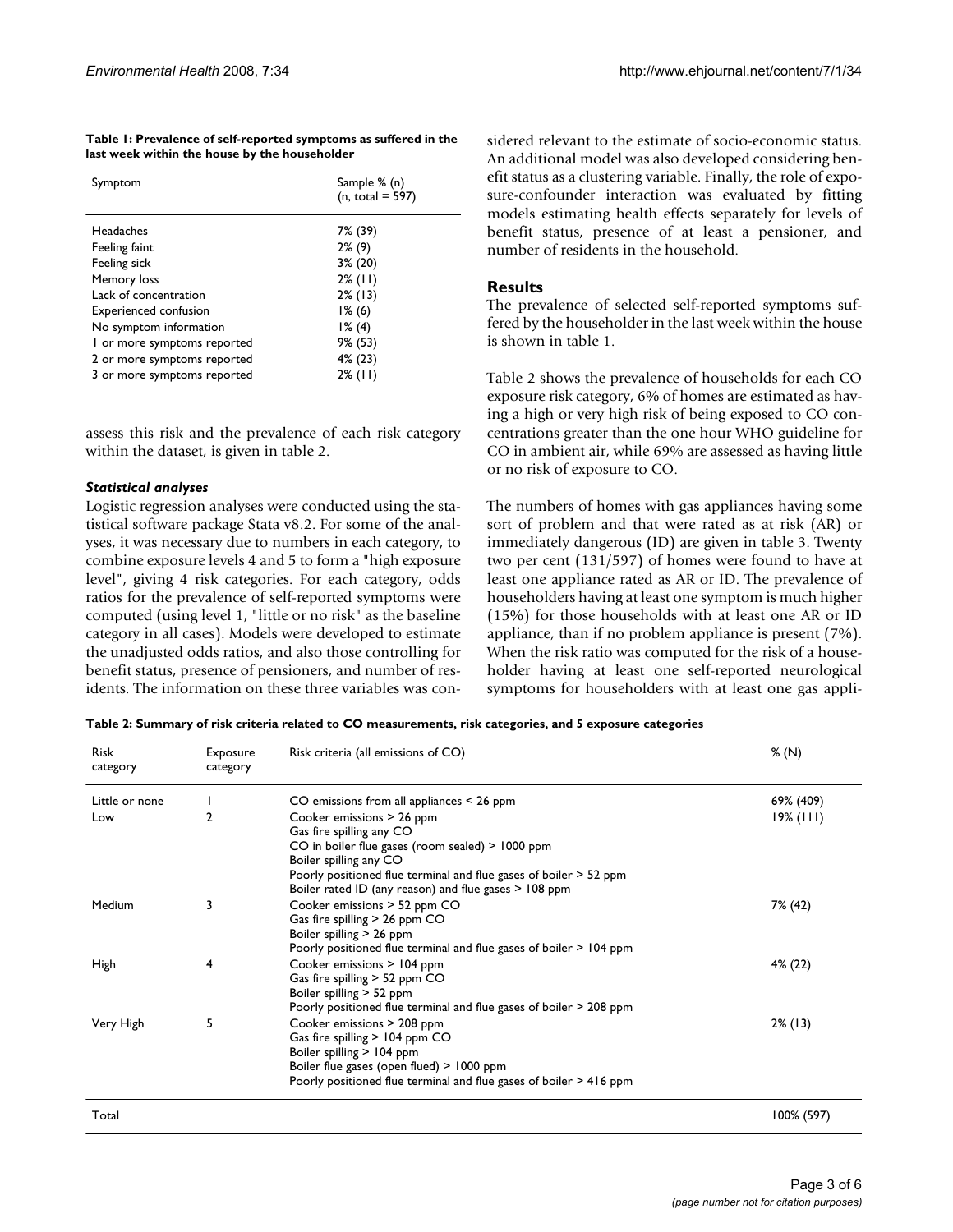#### No symptoms reported %(n) Any symptom reported %(n) No symptom information Total of each row No appliances rated as AR or ID 92% (431) 7% (33) 0% (2) 100% (466) At least one appliance rated as AR or ID 83% (109) 15% (20) 2% (2) 100% (131) Total of column 90% (540) 9% (53) 1% (4) 100% (597)

ance rated AR or ID, compared to those residents in households with no appliance thus rated, it was found to be statistically significant, risk ratio = 2.40, (95%CI: 1.41, 4.08).

**Table 3: Health symptoms and appliances rated as AR or ID**

Table 4 shows that households reporting more symptoms have a higher prevalence of having at least one appliance rated as AR or ID.

Considering the estimated risk of CO exposure and selfreported symptoms, the fourth column of table 5 shows a higher prevalence of self-reported symptoms for those households with higher assessed risk of CO exposure.

Combining the two highest risk categories into one high risk group and calculating the odds ratios for symptom risk for each exposure risk category, gives a dose-response pattern (see table 6), this pattern is apparent in the unadjusted odds ratios and remains after adjusting for confounders. When the data is further split into two groups; those either in receipt of benefits or not, there is a clear distinction, with the group "not in receipt of benefit" showing a strong dose-response pattern and the "in receipt of benefit" showing no such pattern.

### **Discussion**

The presence of a gas appliance rated as AR or ID, or if the assessed risk of exposure to CO is high this does not necessarily mean that the householder is actually exposed to high levels of CO. The concentration of CO that the householder is exposed to also depends on their use of their appliances, the available ventilation and also their behaviour around the appliance itself. So, the risk expo-

| Table 4: Health symptoms and problem appliances |  |  |
|-------------------------------------------------|--|--|
|                                                 |  |  |

sure assessment is an indication of possible risk rather than actual risk.

In general, the self-reporting of symptoms by study participants can be open to the possibility of over-reporting by individuals concerned about the effects of CO, leading to biased estimate of CO effect. This appears unlikely in this study as the visiting engineer was primarily checking the appliances and the health question was asked as one short question in a 1 page questionnaire. Neither engineer nor householder knew the estimated CO risk category as this was only established after the health data collection was completed.

In the questionnaire responses we gathered information on whether the household is in receipt of any benefit. This is self-reported information and may not be accurate; however we have no other information on socio-economic status. We believe that benefit status is strongly related to socio-economic conditions, for example smoking behaviour can be predicted by neighbourhood deprivation measures [18]. We consider that by controlling for benefit status at household level this is likely to at least partially account for smoking status as well as socio-economic status in the analysis.

Table 6 shows that the estimated effect of CO exposure on symptoms is only marginally reduced by adjusting for; benefit status, "presence of at least one pensioner", and "number of residents in the household". A separate, fixed effects model, considering "benefit status" as a clustering variable, also produced a very small reduction in effect that remains significant for Medium and for High risk of

| Number of symptoms<br>reported | Total households reporting<br>n symptoms | % of people reporting n<br>symptoms with at least I<br>appliance rated as AR or ID |
|--------------------------------|------------------------------------------|------------------------------------------------------------------------------------|
| 0                              | 543                                      | 20% (109)                                                                          |
|                                | 27                                       | 33% (10)                                                                           |
| $\overline{2}$                 | 12                                       | $42\%$ (5)                                                                         |
| $3 + *$                        | *                                        | 45% (5)*                                                                           |
| No symptom information         | 4                                        | $50\%(2)$                                                                          |
| Totals                         | 597                                      | $22\%$ (131)                                                                       |

\*Addition of 3 or more symptoms to give 3+ symptoms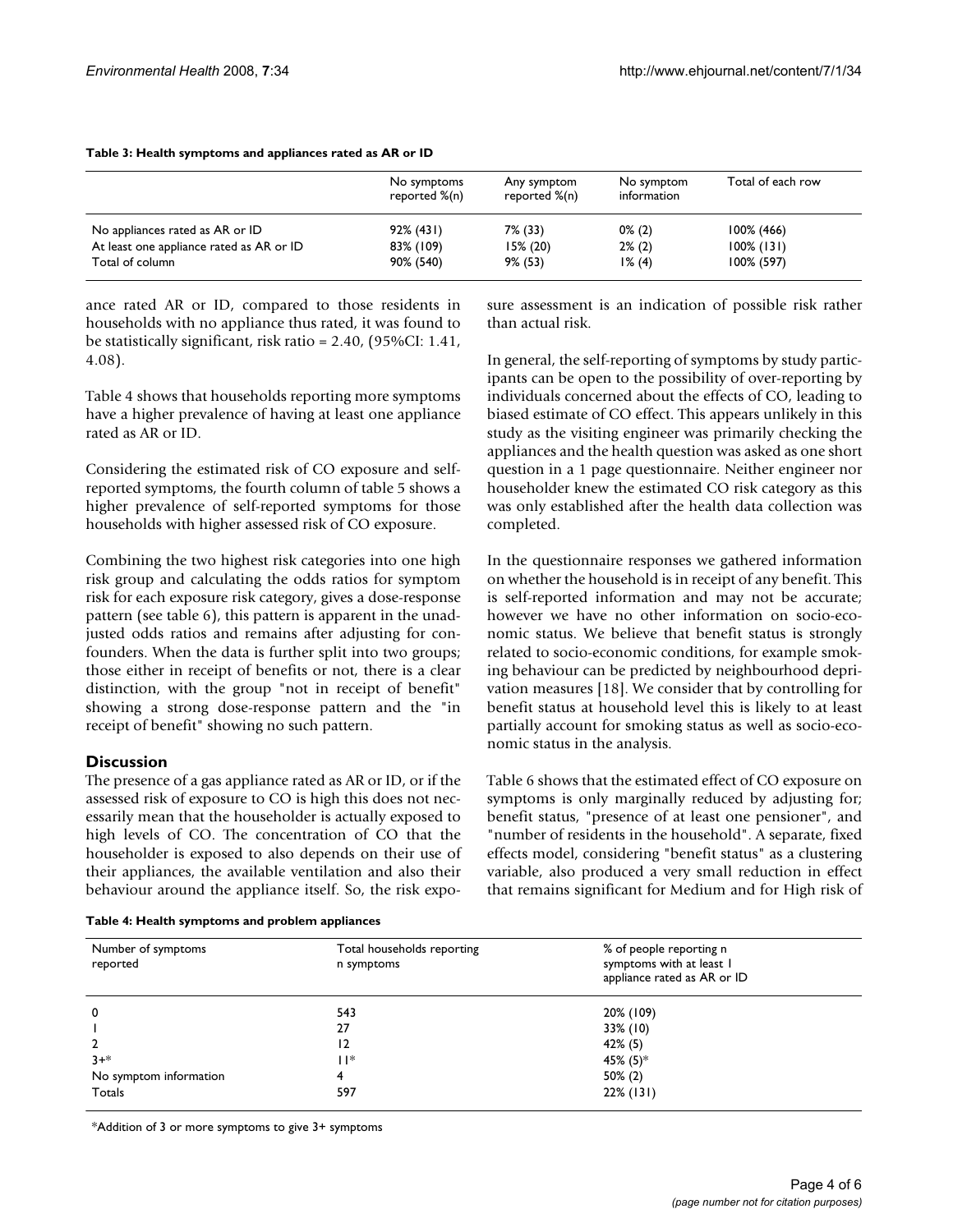| CO Risk category  | Prevalence in<br>sample $% (n)$ | No health<br>symptoms<br>reported | l or more<br>health<br>symptoms<br>reported | No.<br>symptom<br>information |
|-------------------|---------------------------------|-----------------------------------|---------------------------------------------|-------------------------------|
| A_Very High       | $2\%$ (13)                      | 77% (10)                          | $23\%$ (3)                                  | $0\%$ (0)                     |
| B_High            | 4% (22)                         | $82\%$ (18)                       | 18% (4)                                     | $0\%$ (0)                     |
| C Medium          | 7% (42)                         | $81\% (34)$                       | $17\% (7)$                                  | $2\%$ (1)                     |
| D_Low             | $19\%$ (111)                    | 89% (99)                          | $10\%$ (11)                                 | $1\%$ (1)                     |
| Little or no risk | 69% (409)                       | 93% (379)                         | 7% (28)                                     | $0\%$ (2)                     |
| Total             | 100% (597)                      | 90% (540)                         | $9\%$ (53)                                  | $1\%$ (4)                     |

| Table 5: Prevalence of CO risk categories across the sample and health symptom response by risk category |  |  |  |  |  |
|----------------------------------------------------------------------------------------------------------|--|--|--|--|--|
|----------------------------------------------------------------------------------------------------------|--|--|--|--|--|

exposure to CO (table 6). We believe the detection of a clear, dose-response pattern increases the likelihood that the association seen may be causal.

The role of "benefit status" as a risk factor for self-reported neurological symptoms was also considered, both unadjusted, and adjusted for; CO exposure, "presence of pensioners", and "number of residents". We found "benefit status" to be a risk factor for self-reported neurological symptoms with an adjusted OR of 2.46 (95%CI: 1.13, 5.35). Of the interactions studied, this was the only significant one found ( $p = 0.0429$ ). Separate estimates were therefore produced for the subgroup who reported being "in receipt of benefit" and those "not in receipt of benefit" (table 6). While the trend, of increasing CO risk leading to increased likelihood of reporting neurological symptoms, seems clear in all of the previous analyses considering the whole dataset, this pattern is only clearly present in the subgroup "not in receipt of benefit". In view of the demonstrated effect of benefit status on symptom risk, and the likelihood that as a group those "in receipt of benefit" are more likely to be poorer and also to be smokers, this may account for the lack of a clear effect of CO exposure on self-reported symptom risk in this subgroup.

It is important to note that this survey was carried out in summer; it is likely there would be increased ventilation and decreased use of gas appliances at this time compared with a survey carried out during the winter months, wintertime exposure could well be greater.

A simple extrapolation can be made from this dataset to estimate the potential numbers affected by CO related neurological symptoms in England. From table 2, 22% of all homes were found to have an AR or ID appliance; this corresponds to as many as  $\sim$  4.6 million homes in England Scotland and Wales [14]. The difference in prevalence between the group of homes with an AR or ID appliance (15%) and the baseline (7%) leads us to estimate that a total of 8% of all self-reported neurological symptoms in homes with an AD or IR appliance could be due to CO exposure suggesting that as many as  $\sim$ 2% (22%  $*$  8%) of all homes on gas could be affected. However, 25% of homes in the UK are in receipt of benefit [19], and a similar percentage of the population are smokers, in these homes symptoms may be due to issues related with smoking or with low socio-economic status. Considering these points we then suggest that  $\sim$ 1% of all homes with gas appliances might have householders suffering symptoms such as those reported here, caused by exposure to carbon monoxide from their gas appliances. Further research is needed to investigate this association.

#### **Conclusion**

This study is the first to quantify the association between risk of CO exposure at low concentration, and the prevalence of self-reported neurological symptoms in the com-

|  |  | Table 6: Risk of reported health symptoms for 4 levels of carbon monoxide exposure likelihood |  |
|--|--|-----------------------------------------------------------------------------------------------|--|
|  |  |                                                                                               |  |

| CO exposure           | Unadjusted<br>odds ratios<br>(95%CI: Low, High) | Odds ratios<br>version $I^*$<br>$(95\%Cl: Low, High)$ | Odds ratios<br>version $2^*$<br>(95%CI: Low, High) | Odds ratios<br>version $3*$<br>(95%Cl: Low, High) | Odds ratios<br>version $4*$<br>(95%CI: Low, High) |
|-----------------------|-------------------------------------------------|-------------------------------------------------------|----------------------------------------------------|---------------------------------------------------|---------------------------------------------------|
| Little or no risk     | 00. I                                           | I.OO                                                  | I .00                                              | 0.1                                               | 1.00                                              |
| D Low                 | 1.50(0.72, 3.13)                                | $1.46$ (0.70, 3.05)                                   | 1.46(0.70, 3.04)                                   | 0.54(0.15, 1.95)                                  | 3.08 (1.20, 7.91)                                 |
| C Medium              | $2.79$ (1.13, 6.85)                             | $2.82$ (1.14, 7.02)                                   | $2.81$ (1.14, 6.96)                                | 2.22 (0.66, 7.50)                                 | 3.22(0.84, 12.4)                                  |
| B_High or A_Very High | 3.38(1.36, 8.43)                                | $3.25$ (1.29, 8.22)                                   | $3.23$ (1.28, 8.15)                                | 0.98(0.21, 4.63)                                  | 9.28 (2.78, 30.98)                                |

\*Version 1: adjusted for benefit, number of residents, and presence of pensioners

\*Version 2: using "benefit recipient" as clustering variable, and adjusted for "number of residents" and presence of pensioners

\*Version 3: in the subgroup who are "in receipt of benefit"

\*Version 4: in the subgroup who are "not in receipt of benefit"